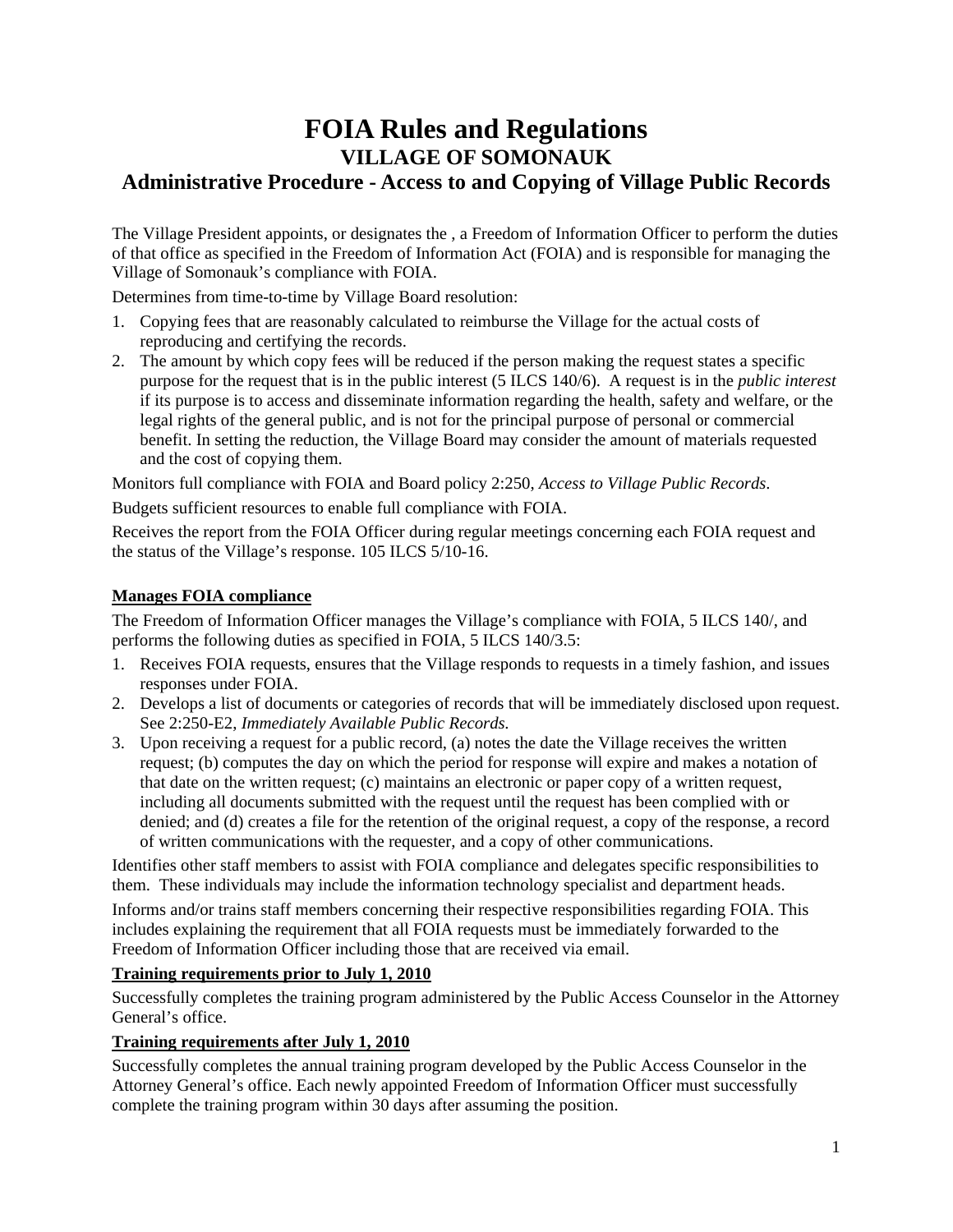# **Posting and availability requirements**

Prominently displays at the Village Hall, and posts on the Village website, if any, the following: (1) a brief description of the Village and (2) the methods for requesting information and Village public records, directory information listing the Freedom of Information officer and where requests for public records should be directed, and any fees. 5 ILCS 140/4. This information must be copied and mailed if requested. Id.

Maintains and makes available for inspection and copying a reasonably current list of all types or categories of records under the Village's control. 5 ILCS 140/5. The following list contains both exempt and non-exempt records:

# Board governance

 Includes: Board meeting calendar and notices, Board meeting agendas and minutes, Board policy Fiscal and business management

 Includes: levy resolution and certificate of tax levy, audit, line-item budget, grant documents, account statements, accounts payable list, contracts, legal notices, bidding specifications, requests for proposals

### Personnel

 Includes: employee contact information, salary schedules, staff handbook, collective bargaining agreements, personnel file material

### **Copying fees**

Recommends a copying fee schedule to the Board from time-to-time as appropriate that complies with 5 ILCS 140/6, including the following:

- 1. The copying fee, except when it is otherwise fixed by statute, must be reasonably calculated to reimburse the Village's actual cost for reproducing and certifying public records and for the use, by any person, of its equipment to copy records. The costs of any search for and review of the records or other personnel costs associated with reproducing the records are not included in the fee calculation.
- 2. Statutory fees applicable to copies of public records when furnished in a paper format are not applicable to those records when furnished in an electronic format.
- 3. No fee is charged for the first 50 pages of black and white, letter or legal sized copies furnished to a requester.
- 4. The fee for black and white, letter or legal sized copies shall not exceed 15 cents per page.
- 5. If the Village provides copies in color or in a size other than letter or legal, the fee may not be more than its actual cost for reproducing the records.

Manages and collects the copying fees described above.

# **Response**

Complies with or denies a request for inspection or copying within 5 business days of receiving a records request, unless the time for response is extended. 5 ILCS 140/3. Makes decisions whether to comply or deny the request according to Board policy 2:250, *Access to Village Public Records*.

Redacts any and all exempt portion(s) of requested records containing both exempt and non-exempt material and releases the remaining material. 5 ILCS 140/7. Reviewing past responses to FOIA requests will promote uniform treatment of requests for similar records.

Complies with the Personnel Record Review Act concerning a request for a disciplinary report, letter of reprimand, or other disciplinary action. Does not provide any of these documents that is more than 4 years old. Provides the employee with written notice on or before the day any such document is released, unless notice is not required under the Personnel Record Review Act. 5 ILCS 140/7.5(q); 820 ILCS 40/7 and 40/8.

### **Extension of time**

Identifies the need to extend the time for a response for any of the reasons stated in 5 ILCS  $140/3$ (e)(ivii), quoted below: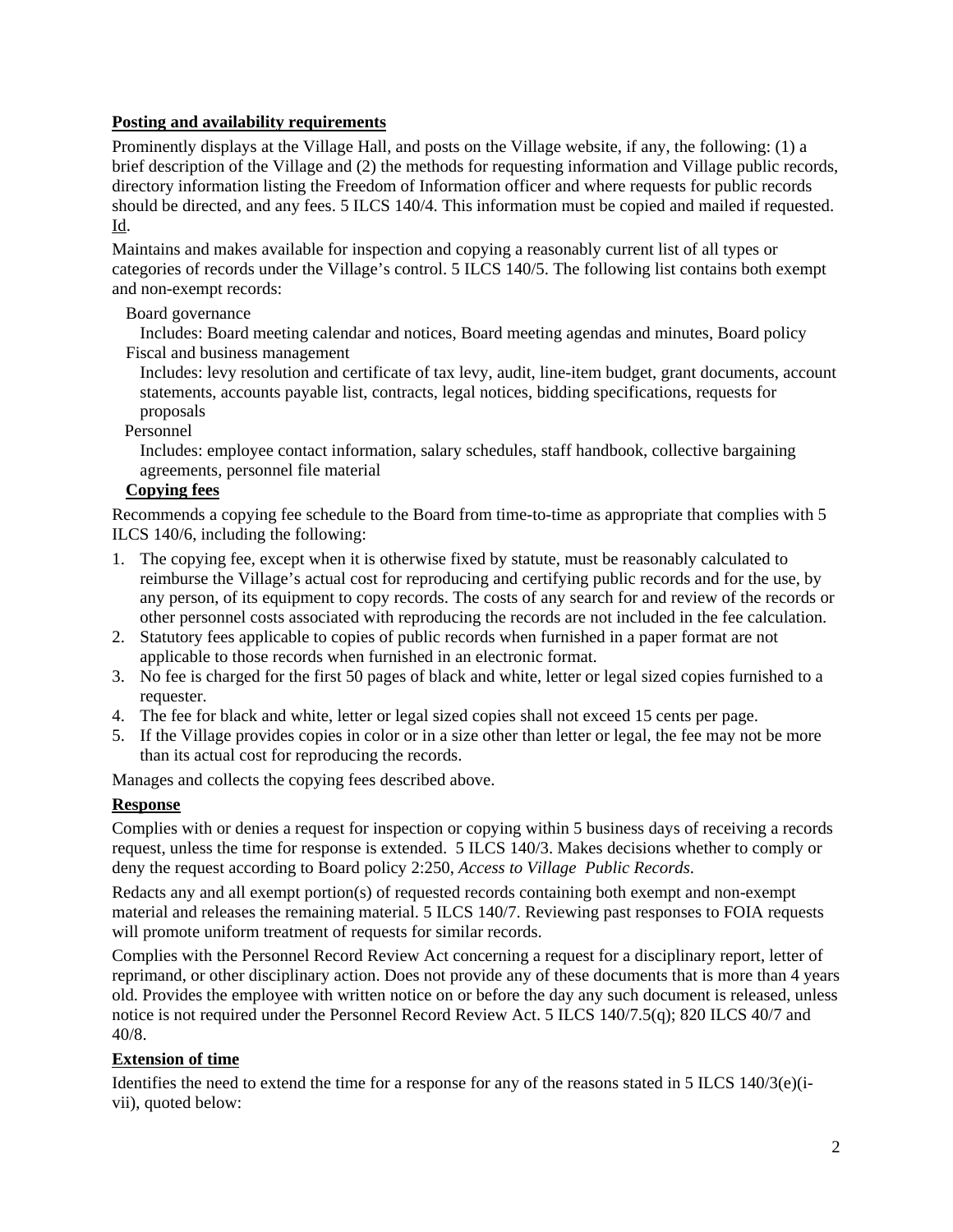- (i) the requested records are stored in whole or in part at other locations than the office having charge of the requested records;
- (ii) the request requires the collection of a substantial number of specified records;
- (iii) the request is couched in categorical terms and requires an extensive search for the records responsive to it;
- (iv) the requested records have not been located in the course of routine search and additional efforts are being made to locate them;
- (v) the requested records require examination and evaluation by personnel having the necessary competence and discretion to determine if they are exempt from disclosure under Section 7 of FOIA or should be revealed only with appropriate deletions;
- (vi) the request for records cannot be complied with by the public body within the time limits prescribed by paragraph (c) of Section 3 of FOIA without unduly burdening or interfering with the operations of the public body; or
- (vii) there is a need for consultation, which shall be conducted with all practicable speed, with another public body or among two or more components of a public body having a substantial interest in the determination or in the subject matter of the request.

Performs one of the following actions within 5 business days after receipt of the request:

- 1. Notifies the person making the request that the Village is extending its time for response for no longer than 5 business days from the original due date, and identifies the reason for the delay and the date on which a response will be made. 5 ILCS 140/3(e) and (f).
- 2. Confers with the person making the request in an attempt to reach an agreement on an extended compliance date. The agreement must be in writing. 5 ILCS 140/3(e).

#### **Unduly burdensome requests**

Confers with the person making an unduly burdensome request in an attempt to reduce the request to manageable proportions. A request may be unduly burdensome due, for example, to the request's breadth. Explains to the requester in writing when a request continues to be unduly burdensome specifying the reason why the request is unduly burdensome.

#### Requests for commercial purposes

Handles requests for commercial purposes according to 5 ILCS 140/3.1. *Commercial purpose* is defined in 5 ILCS 140/2(c-10) as:

[T]he use of any part of a public record or records, or information derived from public records, in any form for sale, resale, or solicitation or advertisement for sales or services. For purposes of this definition, requests made by news media and non-profit, scientific, or academic organizations shall not be considered to be made for a *commercial purpose* when the principal purpose of the request is (i) to access and disseminate information concerning news and current or passing events, (ii) for articles of opinion or features of interest to the public, or (iii) for the purpose of academic, scientific, or public research or education.

Responds to a request for records to be used for a commercial purpose within 21 working days after receipt. The response must be one of the following: (a) provide an estimate of the time required by the Village to provide the records and an estimate of the fees, which the requester may be required to pay in full before copying the requested documents, (b) deny the request pursuant to one or more of the exemptions, (c) notify the requester that the request is unduly burdensome and extend an opportunity to attempt to reduce the request to manageable proportions, or (d) provide the records requested.

Complies with a request, unless the records are exempt from disclosure, within a reasonable period considering the size and complexity of the request, and giving priority to records requested for noncommercial purposes.

#### **Denying a request**

Complies with 5 ILCS 140/9 by: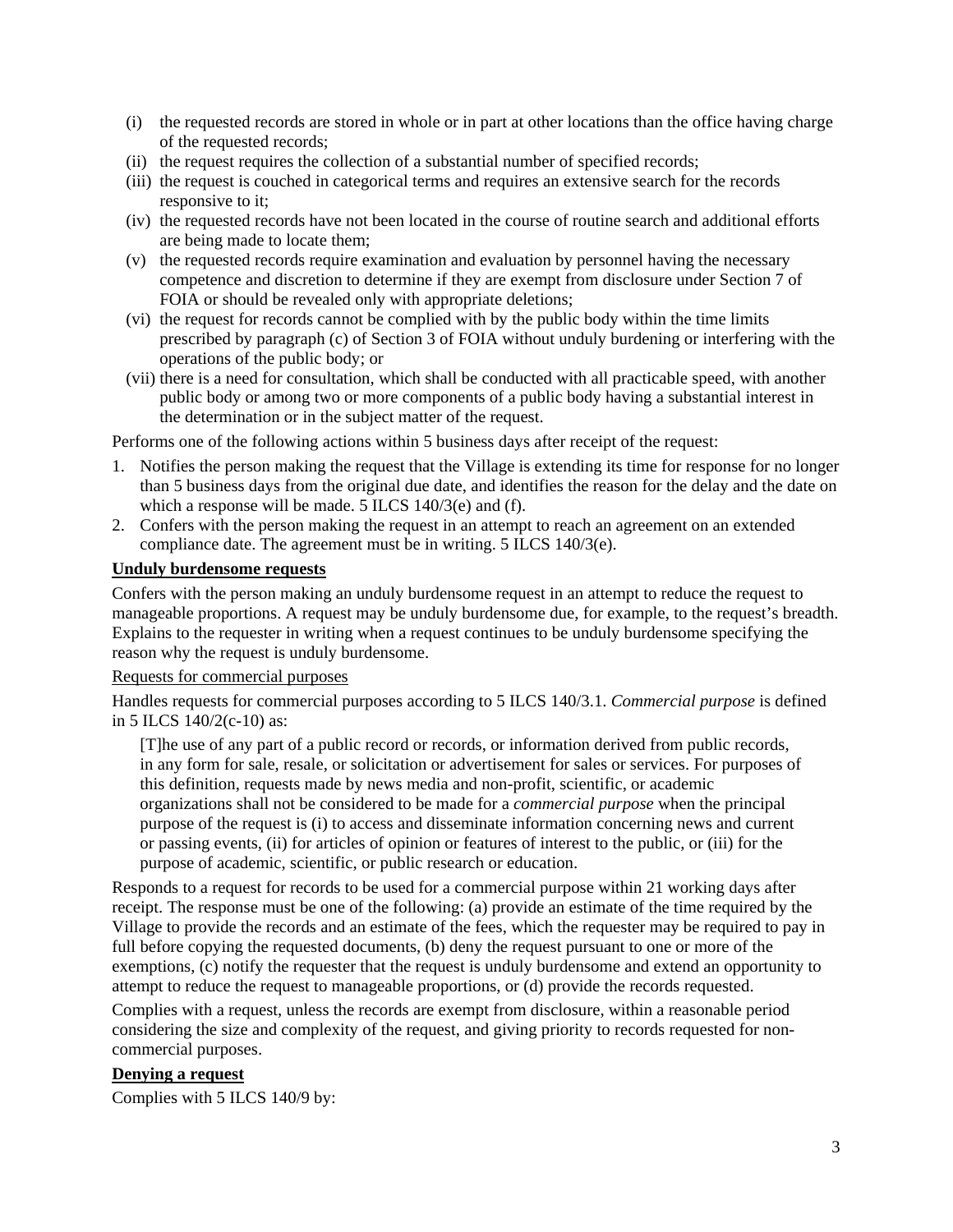- 1. Providing the requester with a written response containing: (a) the reasons for the denial, including a detailed factual basis for the application of any exemption claimed, (b) the names and titles or positions of each person responsible for the denial, and (c) information about his or her right to review by the Public Access Counselor (include the address and phone number for the Public Access Counselor), and to judicial review under 5 ILCS 140/11.
- 2. Specifying the exemption claimed to authorize the denial and the specific reasons for the denial, including a detailed factual basis and a citation to supporting legal authority when the denial is based on the grounds that the records are exempt under 5 ILCS 140/7.
- 3. Provides written notice to the requester and the Public Access Counselor, within the time periods provided for responding to a request, of the Village's intent to deny the request in whole or in part under Section  $7(1)(c)$  (personal information) or Section  $7(1)(f)$  (preliminary drafts, notes, recommendations, memoranda. and other records in which opinions are expressed, or policies or actions are formulated). Includes in this notice: (a) a copy of the request, (b) the Village's proposed response, and (c) a detailed summary of the Village's basis for asserting the exemption. 5 ILCS 140/9(b).

Retains copies of all notices of denial in a single central office file that is open to the public and indexed according to the type of exemption asserted and, to the extent feasible, according to the types of records requested. 5 ILCS 140/9.l.

#### **Consults with the Board Attorney**

Consults with the Board Attorney:

1. As necessary for legal advice concerning compliance with FOIA and responses to specific requests. For legal advice when communicating with or upon receiving communications from the office of the Illinois Attorney General or Public Access Counselor.

#### LEGAL REF.: 5 ILCS 140/, Freedom of Information Act. **\*\*\*\*\*\*\*\*\*\*\*\*\*\*\*\*\*\*\*\*\*\*\*\*\*\*\*\*\*\*\*\*\*\*\*\*\*\*\*\*\*\*\*\*\*\*\*\*\*\*\*\*\*\*\*\*\*\*\*\*\*\*\*\*\*\*\*\*\*\*\*\*\*\***

### **Text from P.A. 96-542 containing some of the more utilized FOIA exemptions**

Section 7. Exemptions (5 ILCS 140/7)

- (1) When a request is made to inspect or copy a public record that contains information that is exempt from disclosure under this Section, but also contains information that is not exempt from disclosure, the public body may elect to redact the information that is exempt. The public body shall make the remaining information available for inspection and copying. Subject to this requirement, the following shall be exempt from inspection and copying:
	- (a) Information specifically prohibited from disclosure by federal or State law or rules and regulations implementing federal or State law.
	- (b) Private information, unless disclosure is required by another provision of this Act, a State or federal law or a court order.
	- (c) Personal information contained within public records, the disclosure of which would constitute a clearly unwarranted invasion of personal privacy, unless the disclosure is consented to in writing by the individual subjects of the information. "Unwarranted invasion of personal privacy" means the disclosure of information that is highly personal or objectionable to a reasonable person and in which the subject's right to privacy outweighs any legitimate public interest in obtaining the information. The disclosure of information that bears on the public duties of public employees and officials shall not be considered an invasion of personal privacy.
	- (d) Records in the possession of any public body created in the course of administrative enforcement proceedings, and any law enforcement or correctional agency for law enforcement purposes, but only to the extent that disclosure would:
		- (i) interfere with pending or actually and reasonably contemplated law enforcement proceedings conducted by any law enforcement or correctional agency that is the recipient of the request;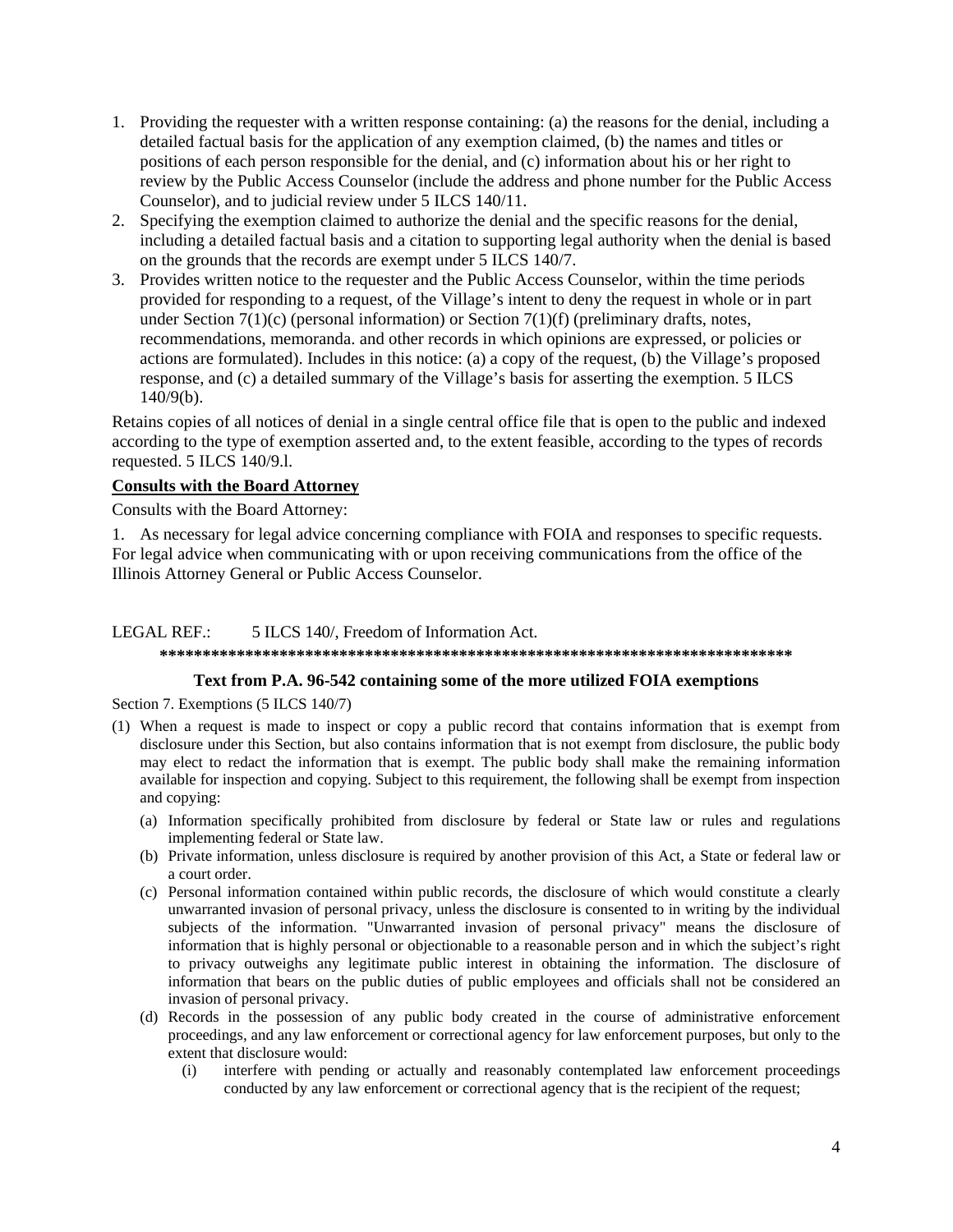- (ii) interfere with active administrative enforcement proceedings conducted by the public body that is the recipient of the request;
- (iii) create a substantial likelihood that a person will be deprived of a fair trial or an impartial hearing;
- (iv) unavoidably disclose the identity of a confidential source, confidential information furnished only by the confidential source, or persons who file complaints with or provide information to administrative, investigative, law enforcement, or penal agencies; except that the identities of witnesses to traffic accidents, traffic accident reports, and rescue reports shall be provided by agencies of local government, except when disclosure would interfere with an active criminal investigation conducted by the agency that is the recipient of the request;
- (v) disclose unique or specialized investigative techniques other than those generally used and known or disclose internal documents of correctional agencies related to detection, observation or investigation of incidents of crime or misconduct, and disclosure would result in demonstrable harm to the agency or public body that is the recipient of the request;
- (vi) endanger the life or physical safety of law enforcement personnel or any other person; or
- (vii) obstruct an ongoing criminal investigation by the agency that is the recipient of the request.

#### \*\*\*

- (f) Preliminary drafts, notes, recommendations, memoranda and other records in which opinions are expressed, or policies or actions are formulated, except that a specific record or relevant portion of a record shall not be exempt when the record is publicly cited and identified by the head of the public body. The exemption provided in this paragraph (f) extends to all those records of officers and agencies of the General Assembly that pertain to the preparation of legislative documents.
- (g) Trade secrets and commercial or financial information obtained from a person or business where the trade secrets or commercial or financial information are furnished under a claim that they are proprietary, privileged or confidential, and that disclosure of the trade secrets or commercial or financial information would cause competitive harm to the person or business, and only insofar as the claim directly applies to the records requested.
	- (i) All trade secrets and commercial or financial information obtained by a public body, including a public pension fund, from a private equity fund or a privately held company within the investment portfolio of a private equity fund as a result of either investing or evaluating a potential investment of public funds in a private equity fund. The exemption contained in this item does not apply to the aggregate financial performance information of a private equity fund, nor to the identity of the fund's managers or general partners. The exemption contained in this item does not apply to the identity of a privately held company within the investment portfolio of a private equity fund, unless the disclosure of the identity of a privately held company may cause competitive harm.

Nothing contained in this paragraph (g) shall be construed to prevent a person or business from consenting to disclosure.

- (h) Proposals and bids for any contract, grant, or agreement, including information which if it were disclosed would frustrate procurement or give an advantage to any person proposing to enter into a contractor agreement with the body, until an award or final selection is made. Information prepared by or for the body in preparation of a bid solicitation shall be exempt until an award or final selection is made.
- (i) Valuable formulae, computer geographic systems, designs, drawings and research data obtained or produced by any public body when disclosure could reasonably be expected to produce private gain or public loss. The exemption for "computer geographic systems" provided in this paragraph (i) does not extend to requests made by news media as defined in Section 2 of this Act when the requested information is not otherwise exempt and the only purpose of the request is to access and disseminate information regarding the health, safety, welfare, or legal rights of the general public.
- (j) The following information pertaining to educational matters:
	- (i) test questions, scoring keys and other examination data used to administer an academic examination;
	- (ii) information received by a primary or secondary school, college, or university under its procedures for the evaluation of faculty members by their academic peers;
	- (iii) information concerning a school or university's adjudication of student disciplinary cases, but only to the extent that disclosure would unavoidably reveal the identity of the student; and
	- (iv) course materials or research materials used by faculty members.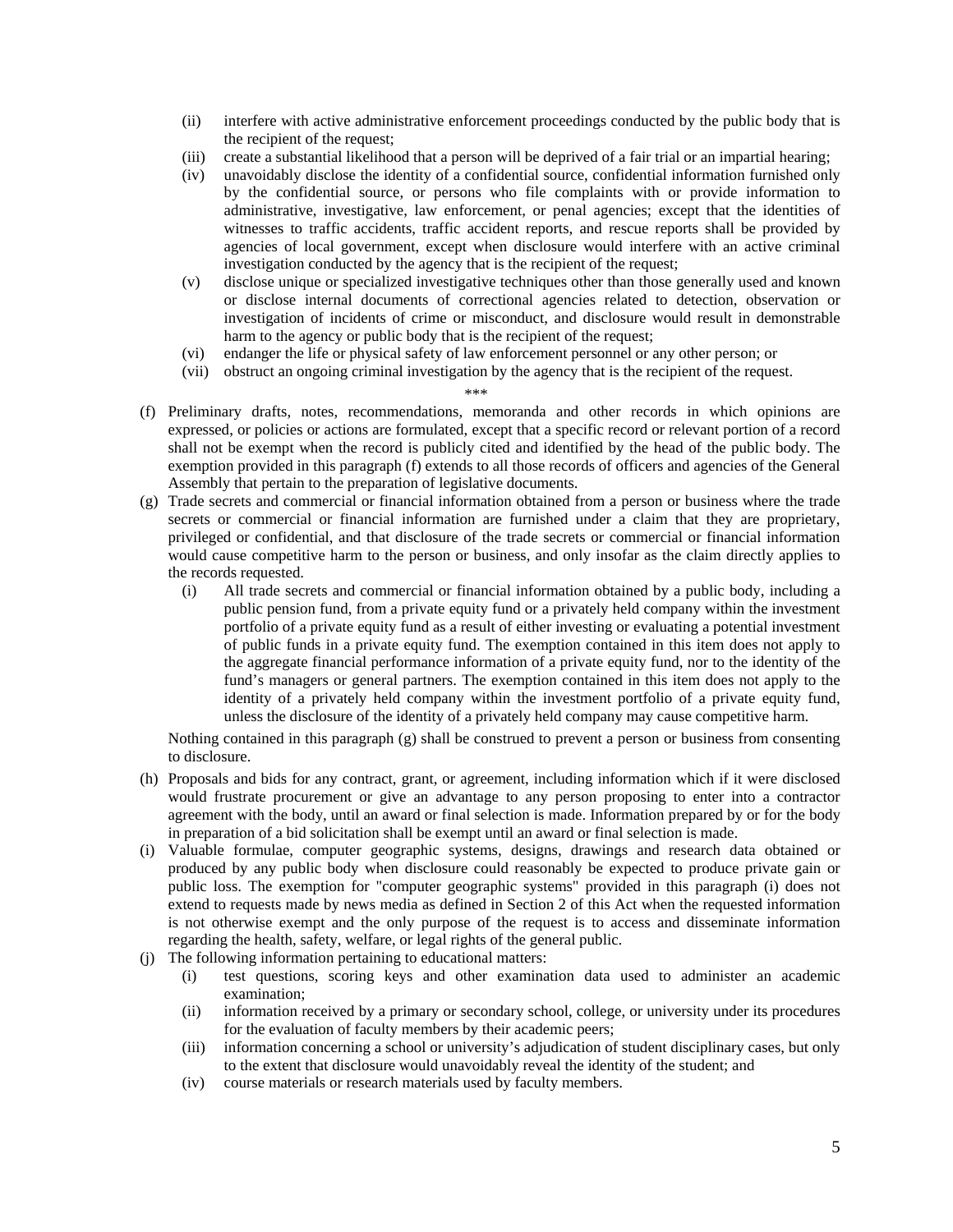- (k) Architects' plans, engineers' technical submissions, and other construction related technical documents for projects not constructed or developed in whole or in part with public funds and the same for projects constructed or developed with public funds, including but not limited to power generating and distribution stations and other transmission and distribution facilities, water treatment facilities, airport facilities, sport stadiums, convention centers, and all government owned, operated, or occupied buildings, but only to the extent that disclosure would compromise security.
- (l) Minutes of meetings of public bodies closed to the public as provided in the Open Meetings Act until the public body makes the minutes available to the public under Section 2.06 of the Open Meetings Act.
- (m) Communications between a public body and an attorney or auditor representing the public body that would not be subject to discovery in litigation, and materials prepared or compiled by or for a public body in anticipation of a criminal, civil or administrative proceeding upon the request of an attorney advising the public body, and materials prepared or compiled with respect to internal audits of public bodies.
- (n) Records relating to a public body's adjudication of employee grievances or disciplinary cases; however, this exemption shall not extend to the final outcome of cases in which discipline is imposed.
- (o) Administrative or technical information associated with automated data processing operations, including but not limited to software, operating protocols, computer program abstracts, file layouts, source listings, object modules, load modules, user guides, documentation pertaining to all logical and physical design of computerized systems, employee manuals, and any other information that, if disclosed, would jeopardize the security of the system or its data or the security of materials exempt under this Section.
- (p) Records relating to collective negotiating matters between public bodies and their employees or representatives, except that any final contract or agreement shall be subject to inspection and copying.
- (q) Test questions, scoring keys, and other examination data used to determine the qualifications of an applicant for a license or employment.
- (r) The records, documents and information relating to real estate purchase negotiations until those negotiations have been completed or otherwise terminated. With regard to a parcel involved in a pending or actually and reasonably contemplated eminent domain proceeding under the Eminent Domain Act, records, documents and information relating to that parcel shall be exempt except as may be allowed under discovery rules adopted by the Illinois Supreme Court. The records, documents and information relating to a real estate sale shall be exempt until a sale is consummated.
- (s) Any and all proprietary information and records related to the operation of an intergovernmental risk management association or self insurance pool or jointly self administered health and accident cooperative or pool. Insurance or self insurance (including any intergovernmental risk management association or self insurance pool) claims, loss or risk management information, records, data, advice or communications.
	- \*\*\*
- (v) Vulnerability assessments, security measures, and response policies or plans that are designed to identify, prevent, or respond to potential attacks upon a community's population or systems, facilities, or installations, the destruction or contamination of which would constitute a clear and present danger to the health or safety of the community, but only to the extent that disclosure could reasonably be expected to jeopardize the effectiveness of the measures or the safety of the personnel who implement them or the public. Information exempt under this item may include such things as details pertaining to the mobilization or deployment of personnel or equipment, to the operation of communication systems or protocols, or to tactical operations.
- (x) Maps and other records regarding the location or security of generation, transmission, distribution, storage, gathering, treatment, or switching facilities owned by a utility, by a power generator, or by the Illinois Power Agency.
- (y) Information contained in or related to proposals, bids, or negotiations related to electric power procurement under Section 1.75 of the Illinois Power Agency Act and Section 16.111.5 of the Public Utilities Act that is determined to be confidential and proprietary by the Illinois Power Agency or by the Illinois Commerce Commission.

\*\*\*

Section 7.5. Statutory Exemptions (5 ILCS 140/7.5)

To the extent provided for by the statutes referenced below, the following shall be exempt from inspection and copying:

\*\*\*

(b) Library circulation and order records identifying library users with specific materials under the Library Records Confidentiality Act.